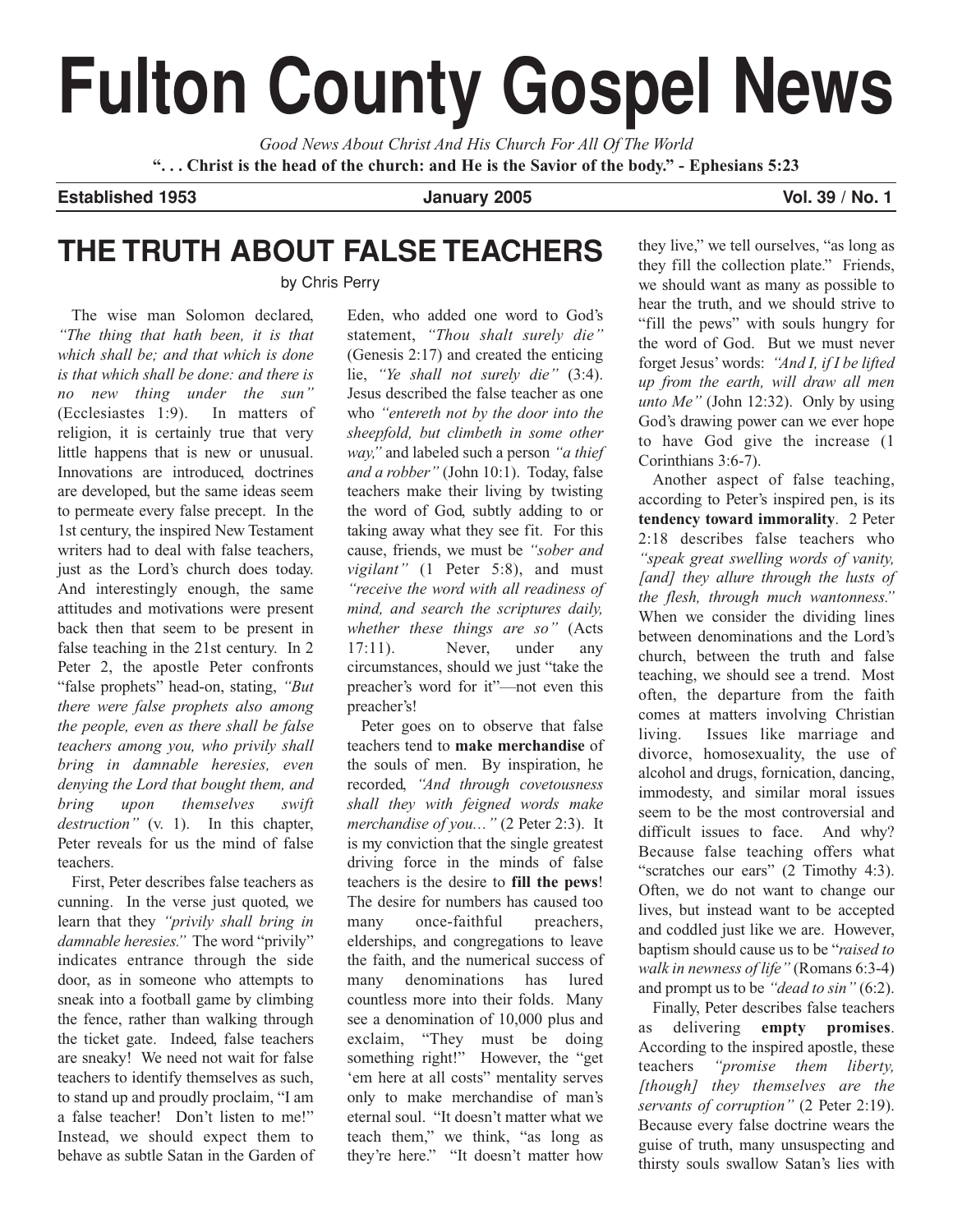### **FULTON COUNTY GOSPEL NEWS** USPS Publication #211780

. . . is a Periodical publication issued monthly by the Church of Christ at Third and Bethel (P.O. Box 251), Mammoth Spring, AR 72554-0251. **POSTMASTER: Please mail all changes of address to the above address.**

**FCGN** is mailed free of charge to any who care to receive it. We will be happy to add any names to the regular mailing list. If you send in a name we must have a complete address, including number and street name, or R.R. or HCR number, plus box number, or a P.O. Box number and the **NINE DIGIT ZIP CODE**. This paper is supported by voluntary contributions for which we are grateful. Financial information will be furnished upon request. **Mail all address corrections or manuscripts to:**

### **FULTON COUNTY GOSPEL NEWS** P.O. Box 251 Mammoth Spring, AR 72554

| Lee Moses $\dots \dots \dots \dots \dots$ . EDITOR          |
|-------------------------------------------------------------|
|                                                             |
| E-Mail $\ldots \ldots \ldots \ldots$ cocfcgn@centurytel.net |

### *continued from page 1*

hope of salvation. However, inevitably, every false doctrine—and every person who follows it—has the same end: eternal destruction. Though Satan told Adam and Eve, *"Ye shall not surely die,"* they and all following generations must face death, and *"after this the judgment"* (Hebrews 9:27). Paul warned, *"But though we, or an angel from heaven, preach any other gospel unto you than that ye have received, let him be accursed"* (Galatians 1:8). The word "accursed" in the above verse is translated from the word anathema, which referred originally to the animal chosen to be burned as a pagan sacrifice. And such is the end of all who leave the doctrine of Christ.

Friends, may we all learn the lesson that Peter is trying to teach in 2 Peter 2: "*The Lord knoweth how to deliver the godly out of temptations, and to reserve the unjust unto the day of judgment to be punished"* (2 Peter 2:9). I pray that all those in reach of these words may already be—or may become through obedience—members of that first group.

> 303 Dekalb St. McMinnville, TN 37110

# **WHAT ABOUT A DEATHBED CONFESSION?**

### by Dub Mowery

The terminology "deathbed confession" is generally understood to refer to that which is done by a person who is near death and feels the need to confess his or her sins to God. In determining whether or not a deathbed confession is an acceptable means of obtaining forgiveness of sins, let us analyze the inspired Scriptures. First of all, we ask, is the person who confesses his or her sins while in the process of dying an alien sinner or an erring child of God? Alien sinners are those souls accountable to God who have never obeyed the Gospel of Christ. These individuals are not in the spiritual family of the heavenly Father. An alien sinner is a person without Christ, God, or hope of eternal life (Ephesians 2:12). Erring children of God are those who have obeyed the Gospel, but have become unfaithful.

There are two laws of pardon under the New Testament. One avenue of pardon is for the alien sinner, the other for the erring child of God. Since an alien sinner is not in the spiritual family of God, he or she needs to *"be born of the water and of the Spirit"* (John 3:5). This is accomplished when a person obeys the Gospel of Christ (Romans 1:16; 6:17-18). In obeying the Gospel to be saved, every alien sinner must receive the word of God by either hearing or reading it (James 1:21; Romans 10:17; John 20:30-31); then believing it (John 8:24; Hebrews 11:6), repenting of sins (Acts 17:30-31), confessing his faith in Christ as the Son of God (Acts 8:37; Matt. 10:32-33), and being baptized for the remission of sins (Acts 2:38; Acts 22:16). There is not anyone who can bypass this law of pardon for the alien sinner, either by attempting to "pray through" for salvation or by any other means.

It is the erring child of God who must repent, confess his or her sins, pray to God for forgiveness of their sins, and resume faithfulness unto the Lord (Acts 8:18-24; 1 John 1:8-9; Revelation 2:1- 5).

No one should wait until dying before turning to the Lord. We should devote our entire lives to Him (Ecclesiastes 12:1, 13). What motivates a person to do otherwise? One cannot look into the spiritual heart of a dying person who confesses his sins. Nevertheless, it is dangerous for any person to procrastinate until their dying moment to turn unto God. There is the danger that a person's heart will have already hardened ("conscience seared") because of his continually rejecting the will of God (Hebrews 3:13; 1 Timothy 4:2).

It is true that some in their sunset years of their life obey the Gospel. However, a "deathbed confession" is not a substitute for obeying the Gospel of Christ (2 Thessalonians 1:7-9).

> 1258 FM 1404 Big Sandy, TX 75755

## **WHAT DIVIDES US** by Jeff Sweeten

After perusing a mile-high pile of local church bulletins, it became painfully obvious that, considering the tone and type of articles, connections to apostasy promoters, and selectivity in advertising, *the church is divided*. In making these observations, one does not wrongly judge (John 7:24), but merely inspects fruit (Matthew 7:16). The real objection to articles like this one is that division is singled out when many prefer anonymity, oblivion, and silence. Dividers hate designation in this case.

In Corinth, the church was divided. Paul confronted brethren, not on hearsay, but on reliable testimony, saying, "*Now I beseech you, brethren, by the name of our Lord Jesus Christ, that ye all speak the same thing, and that there be no divisions among you; but that ye be perfectly joined together in the same mind and in the same judgment"* (1 Corinthians 1:10). This text speaks plainly to several facts. (1) The fact that we are *expected* to "speak the same thing" in regard to the worship and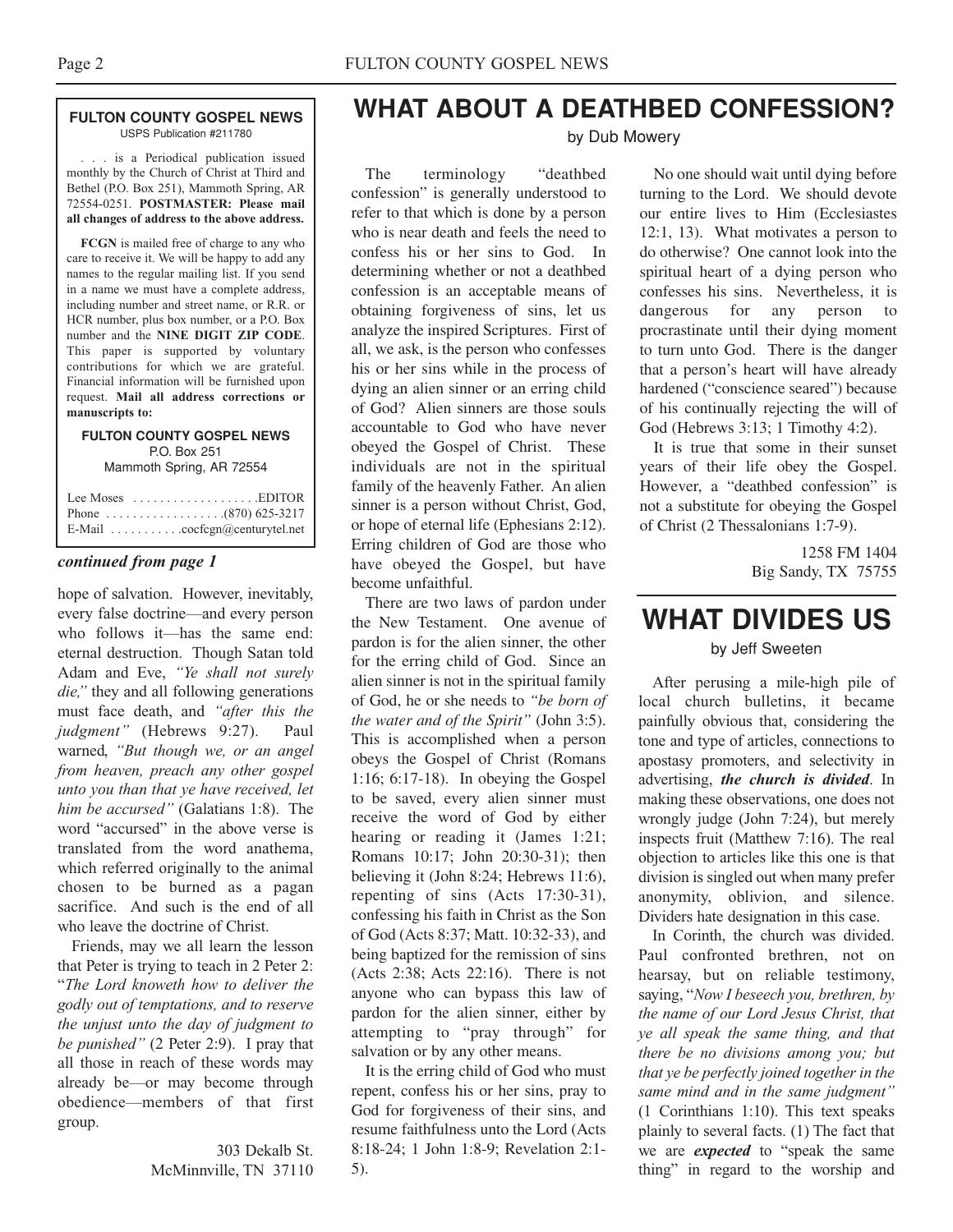service of the Lord is a divine mandate. (2) What is divinely required is humanly attainable. Because God requires that we "all speak the same thing" implies that we *can* all speak the same thing. (3) Our perfect joining is *based*, not upon majorities or charismatic leaders, but on a mind and judgment that originates from the Mind and Judgment of God. Innovation and experimentation where God has spoken is, by its definition, divisive.

Innovators are quick to say, "You are causing the division." Not so! Neither is one unloving when pointing out sin (Matthew 23:1ff; John 8:11; Ephesians 5:11). In fact, a truer expression of love cannot be found than one who risks popularity, praise, and paycheck to *"speak the truth in love"* (Ephesians 4:15). So it was on the first day of the week, August 18, 1889, that Daniel Sommer would assist in drafting what has been called the "Sand Creek Address And Declaration." He, along with other faithful and loving Christians, would do the unthinkable: identify innovation, and condemn it!

Some of the things of which we hereby complain, and against which we protest, are the unlawful methods resorted to in order to raise or get money for religious purpose, viz.: that of the church holding festivals of various kinds, in the house of the Lord, or elsewhere, demanding that each participant shall pay a certain sum as an admittance fee; the use of instrumental music in the worship; the select choir, to the virtual, if not the real, abandonment of congregational singing. Likewise the man-made society for missionary work and the one-man, imported preacher pastor to feed and watch over the flock.<sup>1</sup>

It is frightening to faithful Christians to see the very same issues that rent asunder the church of our Lord over 100 years ago once again at their terrible work. Notice some of the things mentioned that parallel our current digression.

Innovations seemingly creep in through our "youth programs." And, why not? Parents abdicate their responsibilities nurture and admonition (Ephesians 6:4) to professionally trained "mini-pastors," and what a sad direction these puerile pied pipers are leading them. They come into our churches fresh from "Christian" colleges, spewing the politically correct agnosticism in which they have been immersed and infect our youth with entertainment and distractions instead of Bible, *charging admission* to concerts billed as "worship events." (2) The *instrument of music* in worship has, once again, become a divisive issue among spiritually anemic brethren, its acceptance a natural consequence of "*praise teams*" in "worship celebrations." And, like the leopards of the previous century (Jeremiah 13:23), they revel in ripping and maiming the church, and all under the moldy umbrella of "expediency." (3) More and more brethren, even when they concede the overtly obvious fact that most "Christian" *colleges* are no longer Christian, will defend their apostasy and promote their events. *Para-church*

*organizations and events*, peddling everything from mission work and disaster relief to self-awareness and fad diets, are embraced as parallel organizations in which to funnel the Lord's funds to the neglect of simple, evangelistic personal work, by which the New Testament church grew (Acts 8:4).

Yes, we will be condemned as unloving, judgmental, and narrowminded, inviting condemnations of the most vitriolic, bitter, and mean sort–all in Christian love, of course. Should we shrink from proclaiming these truths in the face of assault? No! And, the sooner Christians embrace God's truth, the less offensive it will be. It is the Bible upon which we will stand, and until our adversaries can or will stand to defend their divisive, unscriptural, damnable innovations, we must not allow them or their master (Satan) a minute's peace (Matthew 10:34; cf. Joshua 24:15).

> 807 E. 21st St. Odessa, TX 79761

1 Earl Irvin West, "*The Search for the Ancient Order, Vol. II, A History of the Restoration Movement, 1800-1950, (Indianapolis,, IN: Earl West Religious Book Service, 1950), p. 431.*

# *"PEACE AND TRUTH IN MY DAYS"*

What will be the state of the church of Christ in the United States in 100 years? 50 years? 20 years? While it is difficult to know for sure, there are certainly some storm clouds on the horizon. Congregations considered to stand for the truth twenty years ago no longer consider adherence to the New Testament pattern essential to fellowship or salvation. Congregations once considered to be the staunchest stalwarts of the faith are now teetering on the brink of apostasy. These and other warning signs should cause alarm to the saints. And many faithful brethren are indeed alarmed at the direction of many of the Lord's people. However, far too many, while not necessarily in agreement with the change agents, are turning a deaf ear to these problems.

### by Lee Moses

Though generally considered one of the righteous kings of Judah, King Hezekiah sinned against God by proudly displaying all the treasures of his palace to a group of Babylonian ambassadors (2 Kings 20:12- 13; 2 Chronicles 32:31). God told Hezekiah that He would punish him for this by sending the Babylonians to take away all his possessions, and to take away his descendants as eunuchs into captivity—however, none of this was to happen within Hezekiah's lifetime (2 Kings 20:17-18). Hezekiah responded to the pronouncement of God by saying, *"Good is the word of the LORD which thou hast spoken. And he said, "Is it not good, if peace and truth be in my days?"* (2 Kings 20:19).

Hezekiah was right in saying that God's word was "good." As always, God's